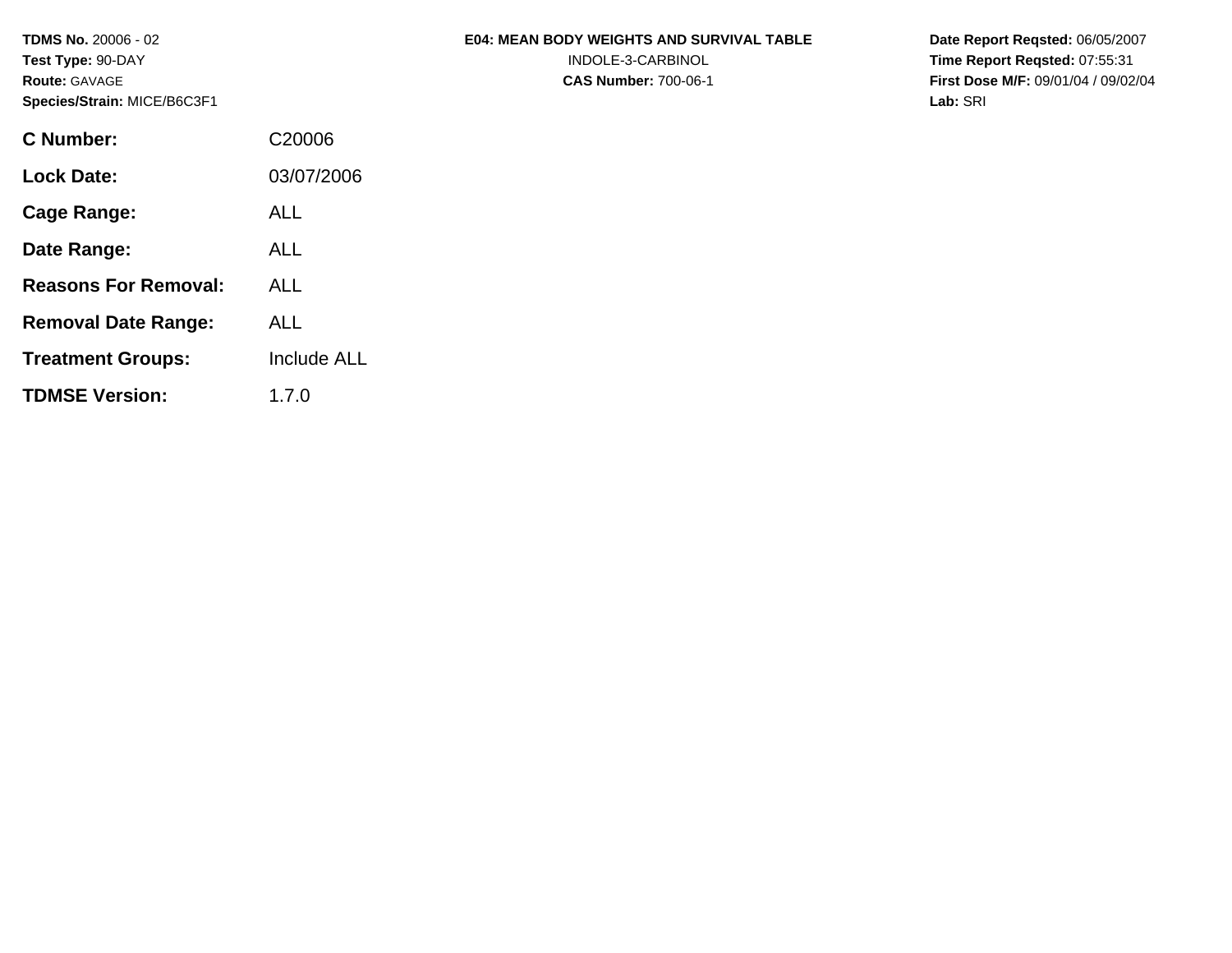# **Species/Strain:** MICE/B6C3F1 **Lab:** SRI

### **TDMS No.** 20006 - 02 **E04: MEAN BODY WEIGHTS AND SURVIVAL TABLE Date Report Reqsted:** 06/05/2007

**Test Type:** 90-DAY INDOLE-3-CARBINOL **Time Report Reqsted:** 07:55:31 **Route:** GAVAGE **CAS Number:** 700-06-1 **First Dose M/F:** 09/01/04 / 09/02/04

**MALE** 

| <b>DAY</b>         | 0 MG/KG   |    | <b>15.6 MG/KG</b> |                            |    | 31.25 MG/KG |                            |    | 62.5 MG/KG |                            |    | <b>125 MG/KG</b> |                            |    | <b>250 MG/KG</b> |                     |    |
|--------------------|-----------|----|-------------------|----------------------------|----|-------------|----------------------------|----|------------|----------------------------|----|------------------|----------------------------|----|------------------|---------------------|----|
|                    | <br>WT(G) | N  | WT(G)             | <br>%<br>OF<br><b>CNTL</b> | N. | WT(G)       | <br>%<br>OF<br><b>CNTL</b> | N. | WT(G)      | <br>%<br>OF<br><b>CNTL</b> | N  | WT(G)            | <br>%<br>OF<br><b>CNTL</b> | N  | WT(G)            | <br>℅<br>OF<br>CNTL | N  |
|                    | 23.6      | 10 | 23.6              | 100.1                      | 10 | 23.6        | 100.3                      | 10 | 23.6       | 100.2                      | 10 | 23.6             | 100.2                      | 10 | 23.7             | 100.7               | 10 |
| 3                  | 23.1      | 10 | 23.6              | 101.9                      | 10 | 23.3        | 100.6                      | 10 | 23.4       | 101.1                      | 10 | 23.7             | 102.3                      | 10 | 23.2             | 100.4               | 10 |
| 10                 | 24.9      | 10 | 25.0              | 100.4                      | 10 | 24.5        | 98.5                       | 10 | 25.0       | 100.4                      | 10 | 25.0             | 100.5                      | 10 | 24.6             | 99.0                | 10 |
| 16                 | 26.0      | 10 | 26.3              | 101.4                      | 10 | 26.1        | 100.5                      | 10 | 26.1       | 100.5                      | 10 | 26.3             | 101.3                      | 10 | 26.3             | 101.4               | 10 |
| 24                 | 27.6      | 10 | 28.3              | 102.4                      | 10 | 27.6        | 100.1                      | 10 | 27.7       | 100.4                      | 10 | 28.2             | 102.0                      | 10 | 28.3             | 102.6               | 10 |
| 31                 | 29.2      | 10 | 29.5              | 101.0                      | 10 | 29.9        | 102.3                      | 10 | 29.2       | 100.0                      | 10 | 29.4             | 100.5                      | 10 | 29.7             | 101.6               | 10 |
| 38                 | 30.9      | 10 | 31.0              | 100.5                      | 10 | 31.4        | 101.8                      | 10 | 30.8       | 99.8                       | 10 | 31.4             | 101.6                      | 10 | 31.5             | 102.1               | 10 |
| 45                 | 32.2      | 10 | 32.0              | 99.3                       | 10 | 32.1        | 99.5                       | 10 | 32.2       | 99.8                       | 10 | 32.4             | 100.6                      | 10 | 32.6             | 101.2               | 10 |
| 52                 | 33.5      | 10 | 32.8              | 98.0                       | 10 | 33.8        | 100.9                      | 10 | 33.3       | 99.3                       | 10 | 33.6             | 100.4                      | 10 | 33.8             | 100.8               | 10 |
| 59                 | 34.6      | 10 | 34.2              | 98.9                       | 10 | 34.8        | 100.8                      | 10 | 34.5       | 99.7                       | 10 | 34.9             | 100.9                      | 10 | 34.8             | 100.7               | 10 |
| 66                 | 35.9      | 10 | 35.4              | 98.5                       | 10 | 36.5        | 101.5                      | 10 | 35.7       | 99.4                       | 10 | 36.4             | 101.3                      | 10 | 36.1             | 100.5               | 10 |
| 73                 | 37.6      | 10 | 36.8              | 97.9                       | 10 | 38.1        | 101.1                      | 10 | 37.3       | 99.3                       | 10 | 37.5             | 99.8                       | 10 | 37.9             | 100.6               | 10 |
| 80                 | 39.3      | 10 | 38.2              | 97.3                       | 10 | 39.9        | 101.6                      | 10 | 38.2       | 97.2                       | 10 | 39.4             | 100.1                      | 10 | 39.1             | 99.5                | 10 |
| 90                 | 40.9      | 10 | 40.5              | 98.9                       | 10 | 41.3        | 101.0                      | 10 | 38.1       | 93.2                       | 10 | 40.7             | 99.5                       | 10 | 40.7             | 99.5                | 10 |
| TERM<br><b>SAC</b> | 41.4      | 10 | 40.5              | 97.9                       | 10 | 41.5        | 100.3                      | 10 | 39.0       | 94.2                       | 10 | 41.2             | 99.5                       | 10 | 41.0             | 98.9                | 10 |

\*\*\* END OF MALE \*\*\*